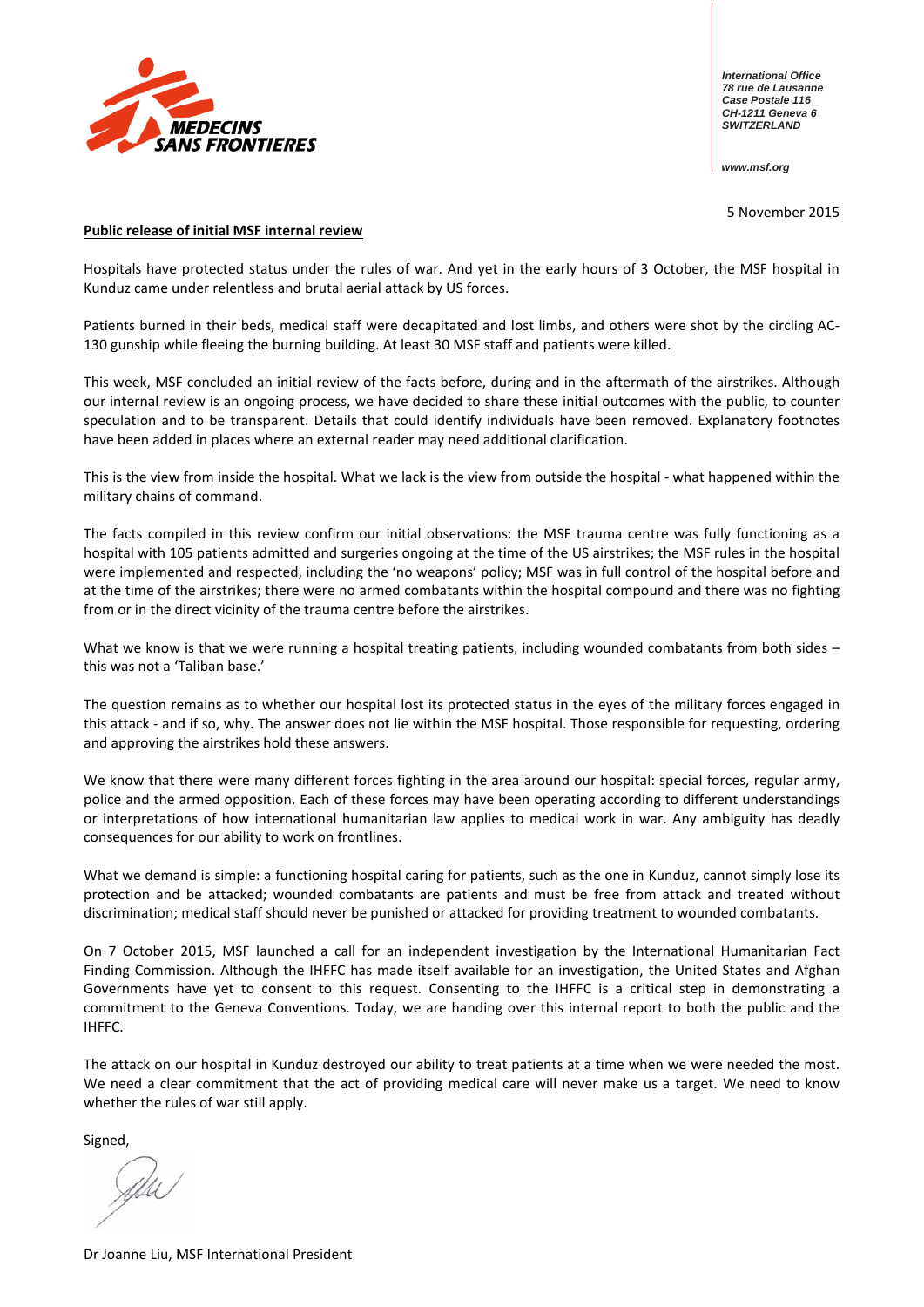

**Initial MSF internal review: Attack on Kunduz Trauma Centre, Afghanistan** *November 2015*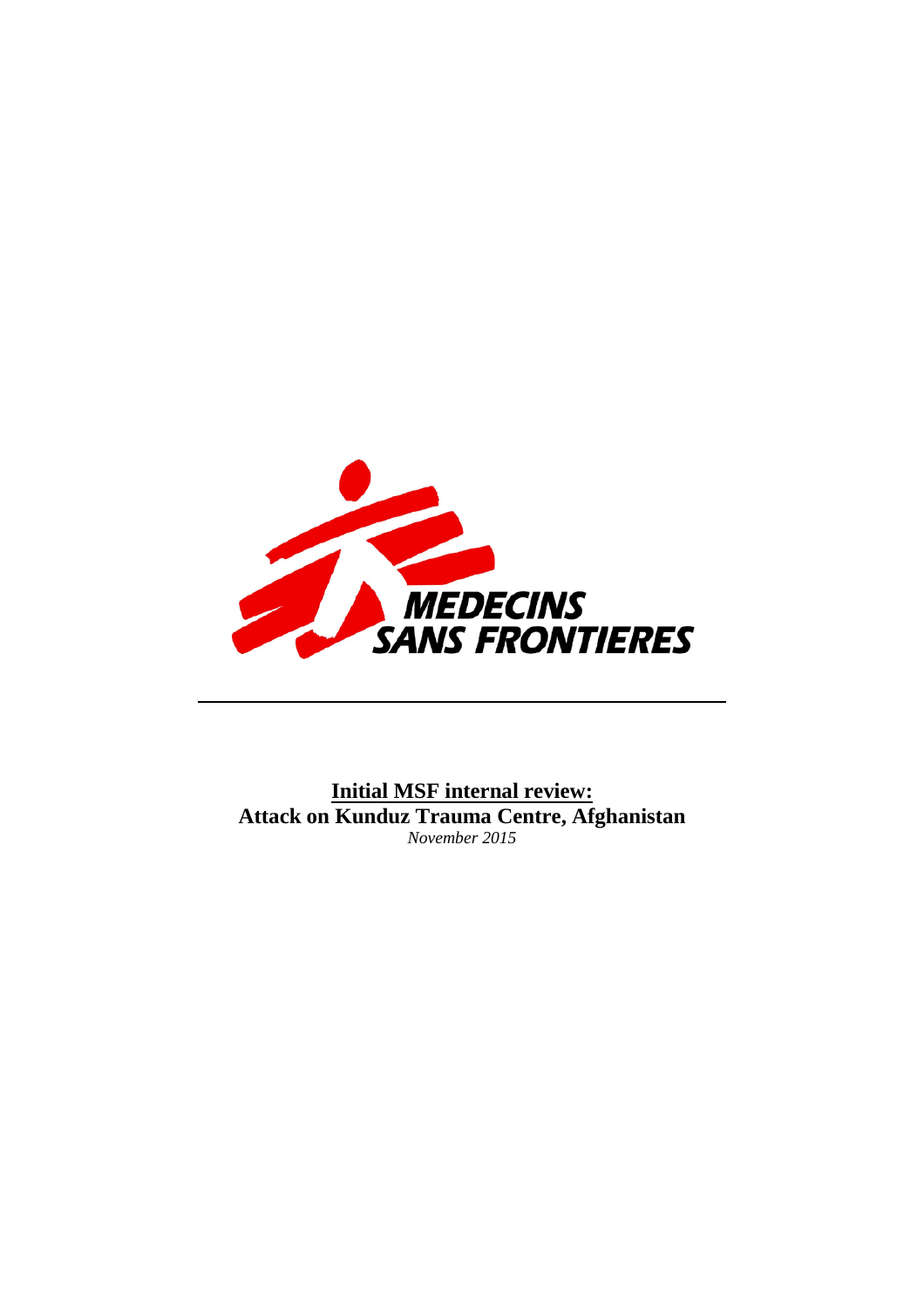

# **Initial MSF internal review: Attack on Kunduz Trauma Centre, Afghanistan**

*November 2015* 

The following document is an initial MSF internal review of the events leading up to, during and in the immediate aftermath of the airstrikes on the MSF hospital in Kunduz on Saturday 3 October 2015. This review is based on debriefings with MSF national and international employees, internal and public information, before-and-after pictures of the hospital including satellite images, emails and phone records. This review is an ongoing process and is not the final internal MSF report of events.

This document reviews the events in chronological order, including background information to our activities in Kunduz for those not familiar with the details of the project.

## **Background to MSF in Kunduz (2011 – 2015)**

MSF had been working in Kunduz since August 2011 when the Kunduz Trauma Centre  $(KTC)$  was opened<sup>[1](#page-2-0)</sup>. The KTC is the only facility of its kind in north-eastern Afghanistan. The Trauma Centre provided high-quality, free surgical care to victims of general trauma like traffic accidents, as well as those presenting with conflict-related injuries such as from bomb blasts or gunshots. The hospital had 92 beds, which increased exceptionally to 140 beds at the end of September 2015 to cope with the unprecedented number of admissions. The KTC was equipped with an emergency department, three operating theatres and an intensive care unit, as well as X-ray, a pharmacy, physiotherapy and laboratory facilities. The Trauma Centre employed a total of 460 staff. On 24 June 2015, MSF opened a clinic in Chardara district, 15 km from Kunduz, where nurses provide immediate care to trauma patients before being transported to Kunduz city.

Since the opening of the KTC in 2011, more than 15,000 surgeries were conducted and more than 68,000 emergency patients were treated. As can be seen in the graph below, the total number of patients seen in the KTC has been steadily increasing over time, with a significant peak in  $2015.<sup>2</sup>$  $2015.<sup>2</sup>$ 

<span id="page-2-0"></span><sup>&</sup>lt;sup>1</sup> MSF services in Kunduz were completely free of charge and all patients were treated according to their medical needs and without any distinctions of their ethnicity, religious beliefs or political affiliation.

<span id="page-2-1"></span> $2$  Violent trauma includes, for example, land mine or bomb blasts, gunshots, stabbing and assault. Unintentional trauma includes, for example, road traffic crashes, falls, unintentional burns, and other injuries.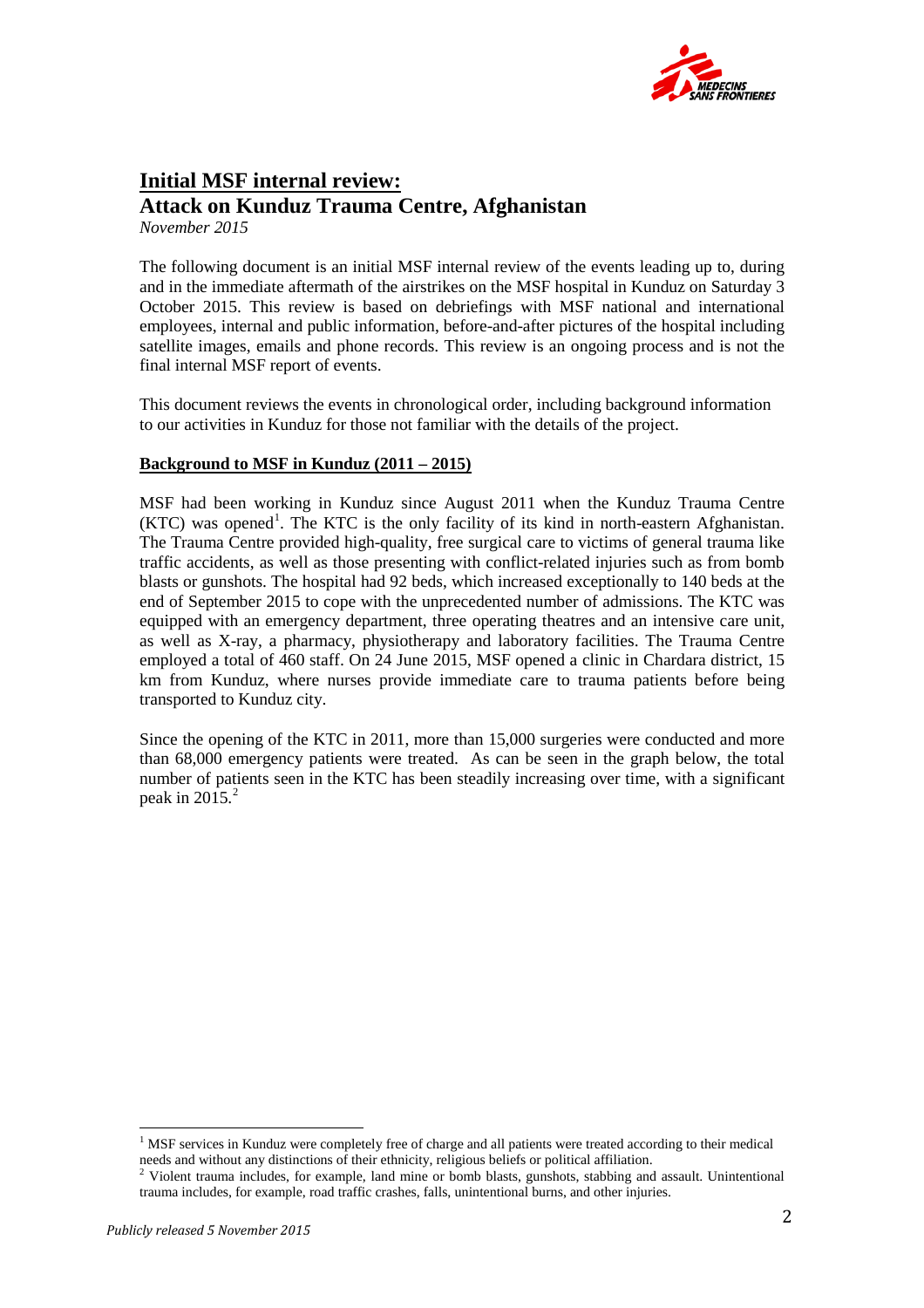



In 2014, more than 22,000 patients received care at the hospital and 4,241 surgeries were performed. From January - August 2015, 3,262 surgeries were conducted.

MSF activities in Kunduz were based on a thorough process to reach an agreement with all parties to the conflict to respect the neutrality of our medical facility. In Afghanistan, agreements were reached with the health authorities of both the government of Afghanistan and health authorities affiliated with the relevant armed opposition groups. These agreements contain specific reference to the applicable sections of International Humanitarian Law including:

- Guaranteeing the right to treat all wounded and sick without discrimination
- Protection of patients and staff guaranteeing non-harassment whilst under medical care
- Immunity from prosecution for performing their medical duties for our staff
- Respect for medical and patient confidentiality
- Respect of a 'no-weapon' policy within the hospital compound

These commitments were discussed and endorsed by the militaries involved in the conflict, including all international military forces such as the United States, both the regular and special forces branches, ISAF and later Resolute Support command structures, Afghan National Army, National Police and National Security agencies as well as the military command structures of armed opposition groups. The local military hierarchy of all warring parties endorsed compliance by agreeing to a no-weapons policy within the MSF facility.

These agreements were brought into practice through the implementation of the no-weapons policy in the KTC, relying on civilian, MSF-employed unarmed guards as well as an ongoing process of bilateral discussions with the community and all parties to the conflict.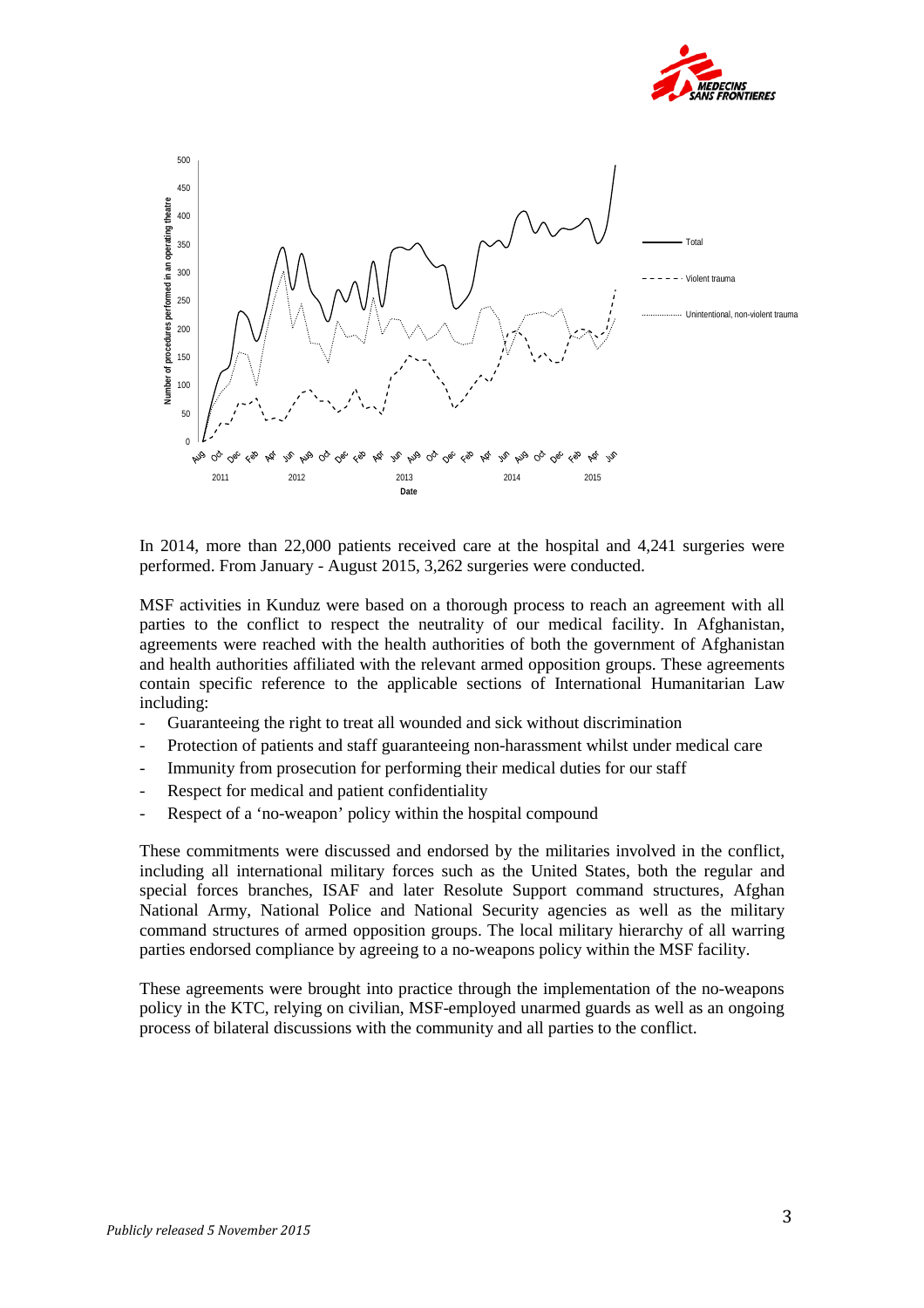

## **The week before the airstrikes (28 September – 02 October 2015) [3](#page-4-0)**

#### *Monday 28 September*

Heavy fighting between Afghanistan government and Taliban forces<sup>[4](#page-4-1)</sup> took place in Kunduz city in the early morning on Monday 28 September. The MSF team launched a mass casualty plan in preparation to receive an expected large number of wounded patients.

MSF requested medical staff and staff essential for running the hospital to stay at the hospital to avoid commuting in the city and being unable to reach the hospital. At noon the same day, MSF national and international staff that were not essential for the running of the hospital were sent home. [5](#page-4-2)

As is standard practice<sup>[6](#page-4-3)</sup>, MSF teams did not ask which armed group patients belonged to. It was clear however, based on observation of uniforms or other distinctive identification, that a number of wounded combatants were being brought to the hospital.

As was the case since the opening of the Trauma Centre, the vast majority of the wounded combatants were observed to be government forces and police. In the week starting 28 September, this shifted to primarily wounded Taliban combatants. The proportion of wounded combatants from both sides varied according to the intensity of the fighting, the position of the frontline and the accessibility of the hospital and availability of alternative medical facilities.

When fighting intensified, MSF proposed to patients to remove any military identification or clothing from the hospital, as is our standard practice to reduce possible tensions in the hospital with both parties to the conflict being treated within the facility. MSF team received a visit of a representative from the Afghan government forces to organise the rapid referral of wounded government patients to another hospital. While the majority of the wounded Afghan government forces were referred, the most critical patients remained in the hospital. As far as our teams are aware, after this time, no more wounded Afghan government forces were being brought to the Trauma Centre.

At 6pm, two Taliban combatants arrived at the hospital gates to inform MSF that they were in control of the area.

By 10pm, MSF's medical teams had treated 137 wounded. This included 26 children. The majority of patients had sustained gunshot wounds, with surgeons treating severe abdominal, limb and head injuries.

<span id="page-4-0"></span><sup>&</sup>lt;sup>3</sup> MSF does not have access to the complete medical statistics for the week 28 September – 2 October because a large part of the medical archives, patient files, and admission sheets were destroyed, as they were located in the main building that burned down as a result of the airstrikes.<br><sup>4</sup> MSF usually makes use of the term 'armed opposition groups' in reference to Taliban and other opposition

<span id="page-4-1"></span>groups operating in Afghanistan. In this document, the term 'Taliban forces' is used as this is the term most commonly used by those who were debriefed for this review.<br> $5$  MSF often reduces the size of its team to those who are absolutely essential to the running of life-saving medical

<span id="page-4-2"></span>activities in times of increased insecurity.

<span id="page-4-3"></span> $6$  As a neutral medical organisation, MSF does not ask which armed groups patients belong to, as this is medically irrelevant information. In MSF patient records, a 'C' and 'M' may be used to denote 'civilian' or 'military' patients, in relation to the collection of weapons at the entrance of the hospital as part of MSF's 'no weapon' policy. No further details are recorded as to which party to the conflict a patient may belong to. 'Military' patients are no longer deemed to be combatants once wounded and are protected in hospitals under International Humanitarian Law.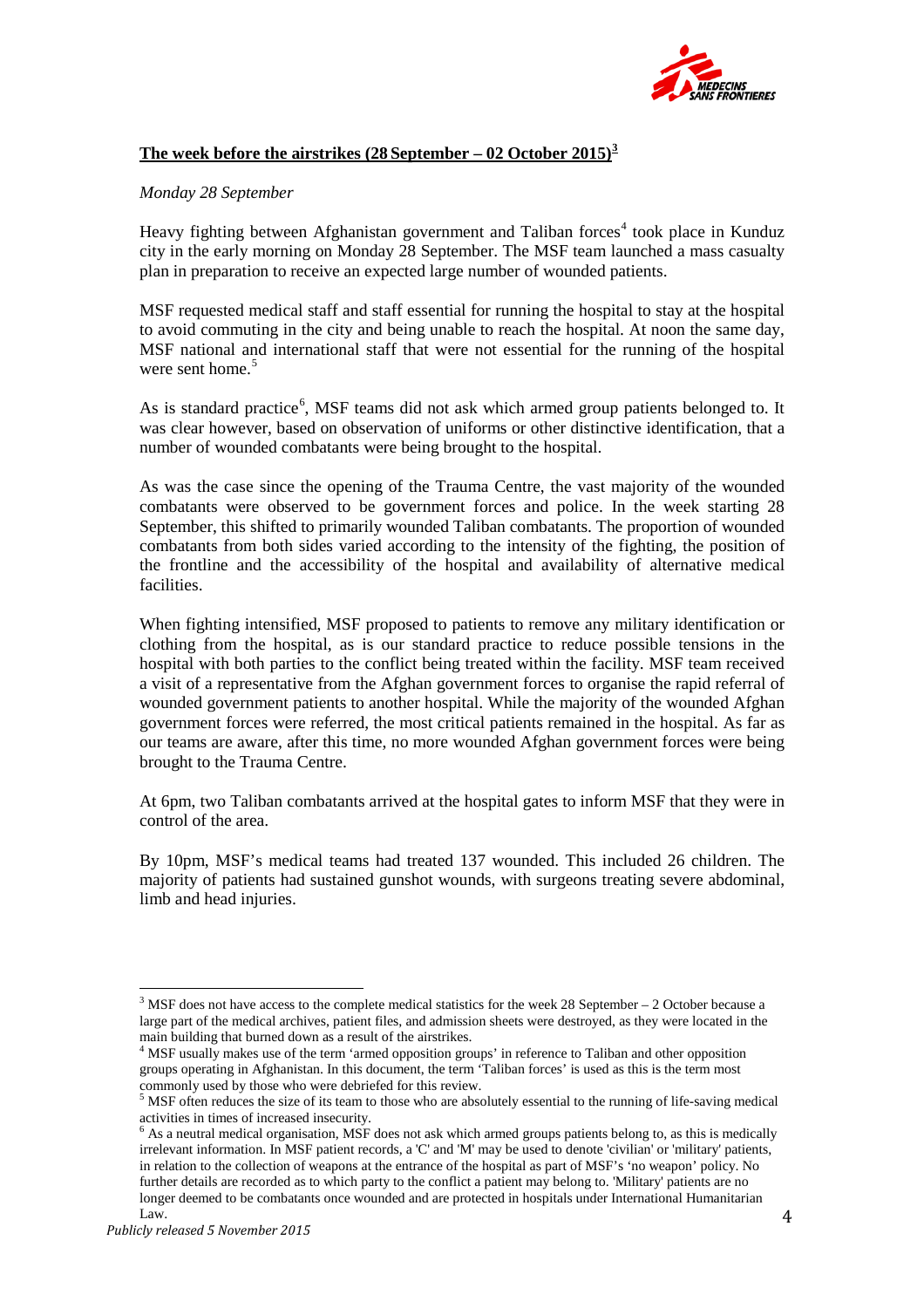

## *Tuesday 29 September*

An MSF press release was issued stating that "the hospital is inundated with patients" and that "we have quickly increased the number of beds from 92 to 110 to cope with the unprecedented level of admissions, but people keep arriving. We have 130 patients spread throughout the wards, in the corridors and even in offices. With the hospital reaching its limit and fighting continuing, we are worried about being able to cope with any new influxes of wounded."

MSF met with a Taliban representative to discuss the need to free beds for other critical patients due to the ongoing fighting, and therefore for some patients to be discharged and for those who required nursing follow-up to be referred to the MSF Chardara medical post.

An MSF vehicle on the way to the airport to collect urgent medical supplies was shot at while crossing a frontline. The MSF staff in the car abandoned the vehicle for their own safety. The following day, the vehicle was retrieved with the medical supplies still intact.

Due to the increased intensity of fighting in Kunduz, MSF reaffirmed the well-known location of the KTC by once again emailing its GPS coordinates to US Department of Defense, Afghan Ministry of Interior and Defense and US army in Kabul. The GPS coordinates provided for the KTC were: 36°43'4.91"N 68°51'43.96"E (for the main hospital building) and 36°43'4.29"N 68°51'42.62"E (for the administrative office building within KTC).

Confirmation of receipt was received from both US Department of Defense and US army representatives, both of whom assured us that the coordinates had been passed on to the appropriate parties. Oral confirmation was received from the Afghan Ministry of Interior. MSF also shared the GPS coordinates with a UN intermediary who confirmed transmission directly to Operation Resolute Support.

## *Wednesday 30 September*

Out of 130 patients in the KTC on Wednesday, there were approximately 65 wounded Taliban combatants that were being treated. Starting this same day a large number of patients discharged from the hospital, including some against medical advice. It is unclear whether some of these patients discharged themselves due to the discussion to free some beds between MSF and the Taliban representative or whether there were general concerns about security as rumours were circulating of a government counter-offensive to reclaim Kunduz city. At the same time as patients were being discharged from the hospital, new patients were being admitted.

By Wednesday, MSF was aware of two wounded Taliban patients that appeared to have had higher rank. This was assumed for multiple reasons: being brought in to the hospital by several combatants, and regular inquiries about their medical condition in order to accelerate treatment for rapid discharge.

## *Thursday 1 October*

MSF received a question from a US Government official in Washington D.C., asking whether the hospital or any other of MSF's locations had a large number of Taliban "holed up" and enquired about the safety of our staff. MSF replied that our staff were working at full capacity in Kunduz and that the hospital was full of patients including wounded Taliban combatants,

<span id="page-5-0"></span>*Publicly released 5 November 2015*  $^7$  http://www.msf.org/article/afghanistan-msf-hospital-overwhelmed-wounded-after-heavy-fighting-kunduz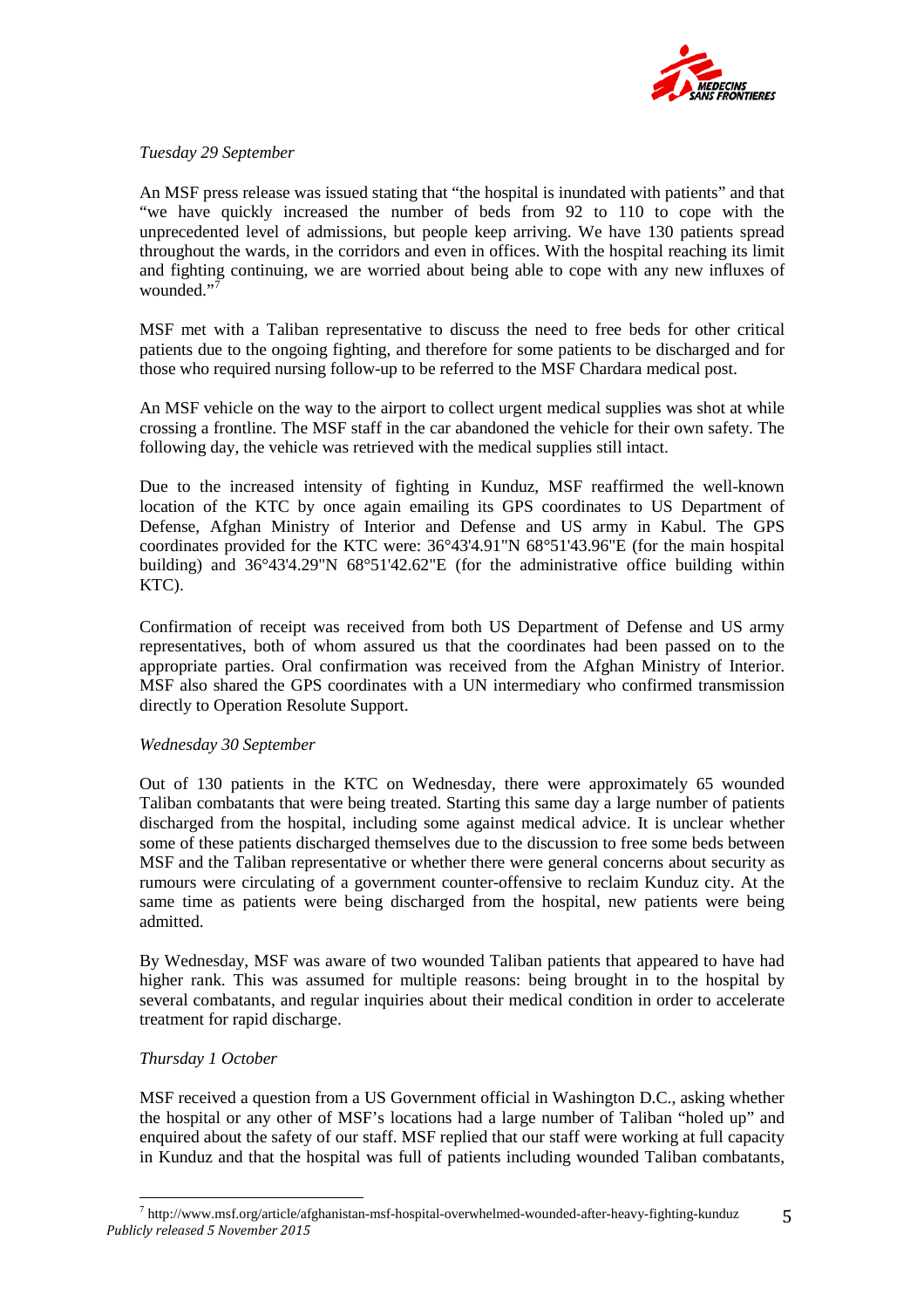

some of whom had been referred to the MSF medical post in Chardara. MSF also expressed that we were very clear with both sides to the conflict about the need to respect medical structures as a condition to our ability to continue working.

A UN civilian/military liaison advised MSF to remain within the GPS coordinates provided to all parties to the conflict as "bombing is ongoing in Kunduz."

#### *Friday 2 October*

On Friday, two MSF flags were placed on the roof of the hospital, in addition to the existing flag that was being flown at the entrance to the Trauma Centre.<sup>[8](#page-6-0)</sup> The KTC was also one of the only buildings in the city that had full electricity from generator power on the night of the airstrikes.

In the hours before the airstrikes, MSF was contacted by French and Australian diplomatic officials and informed that MSF international staff in the KTC were at risk of being kidnapped. This alert came in addition to a request that had been received from French Embassy officials on Tuesday 29 September, where MSF was asked for the cell-phone details of its international staff in case of kidnapping. [9](#page-6-1) Included in the MSF team were two French nationals and one Australian national. The other nationalities of the international team were: Cuban, Malaysian, Hungarian, South African, and a Filipino. As part of MSF's own assessment of risk, in-depth discussions were held with the MSF team in Kunduz, Kabul and at headquarters to evaluate the kidnapping risk. A decision was taken, based on an independent assessment of risk, to increase the security measures against kidnapping. All national and international staff that were not on duty were instructed to sleep in the saferooms in the basement and administrative office.

At [10](#page-6-2)pm, there were more than 100 MSF staff and caretakers<sup>10</sup> sleeping in the basement below the intensive care unit (ICU) and inpatient department. This basement had been prepared as a safe dormitory in the event of clashes getting closer to the hospital. Those who were awake after 10pm report having noticed how calm the night was in comparison to the intense fighting of the previous days.

Throughout the night before the airstrikes began, all MSF staff confirm that it was very calm in the hospital and its close surroundings. No fighting was taking place around the hospital, no planes were heard overhead, no gunshots were reported, nor explosions in the vicinity of the hospital. Some staff mention that they were even able to stand in the open air of the hospital compound, which they had refrained from doing in the days prior, for fear of stray bullets from fighting in the neighbourhood around the hospital. All staff confirm that the gate of the hospital was closed and that the MSF unarmed guards were on duty.

From approximately 12.20am to 1.10am, the MSF coordinator conducted the nightly security round of the hospital compound. The coordinator reported that the KTC was calm, with no armed combatants present, nor any fighting on the hospital grounds or within the audible vicinity. All MSF guards were on duty and MSF was in complete control of the compound.

All of the MSF staff reported that the no weapons policy was respected in the Trauma Centre.<sup>[11](#page-6-3)</sup> In the week prior to the airstrikes, the ban of weapons inside the MSF hospital in

<span id="page-6-3"></span><span id="page-6-2"></span><span id="page-6-1"></span> $11$  Since the KTC opened, there were some rare exceptions when a patient was brought to the hospital in a critical condition and the gate was opened to allow the patient to be delivered to the emergency room without those transporting the patient being first searched. In each of these instances, the breach of the no weapon policy was rapidly rectified.

<span id="page-6-0"></span><sup>&</sup>lt;sup>8</sup> On Friday, fighting in the area around the hospital significantly reduced, allowing MSF staff to go onto the roof with less fear of stray bullets<br>
<sup>9</sup> MSE around the roof

 $\degree$  MSF provided these details on Wednesday 30 September  $^{10}$  According to MSF policy, one caretaker was allowed per patient in the hospital.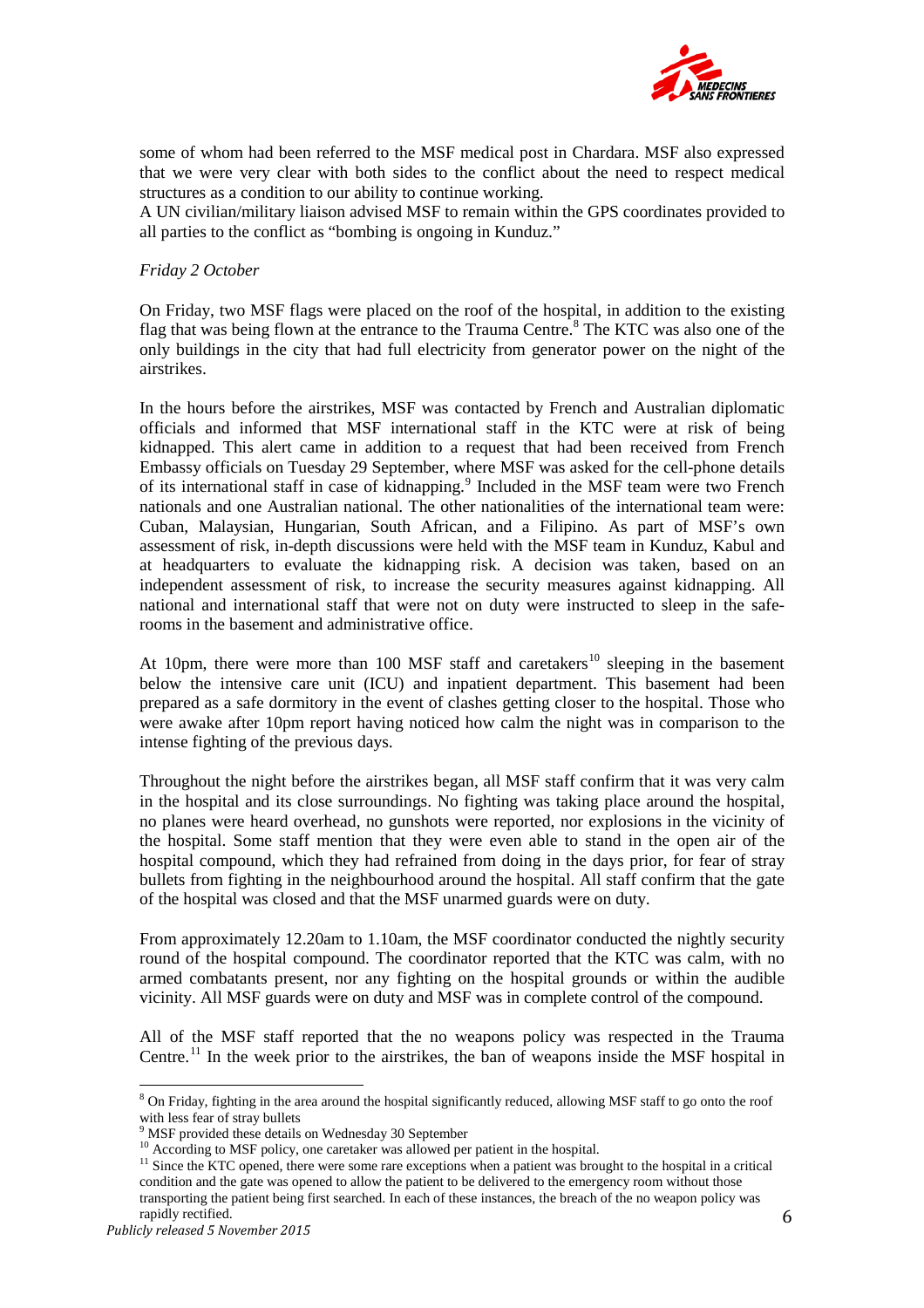

Kunduz was strictly implemented and controlled at all times and all MSF staff positively reported in their debriefing on the Taliban and Afghan army compliance with the no-weapon policy.

From all MSF accounts, there was no shooting from or around the Trauma Centre and the compound was in full MSF control with our rules and procedures fully respected.

## *Medical data from 28 September to 2 October*

From 28 September to 2 October, MSF had on average 117 patients per day hospitalised in the Trauma Centre. MSF medical statistics for the period consist primarily of patients suffering from violence-related injuries.

In only 6 days, from 28 September to 2 October 2015, MSF treated 376 patients in the ER. The number that were categorised as 'red' or 'black' demonstrates the severity of the cases received.[12](#page-7-0) On 28 September, 32% were red or black cases. This increased to 53% on 29 September, decreased to 35% on 30 September and increased again to 50% on 1 October. On 2 October, the percentage had dropped to 26%.

In the months preceding this period, the percentage of patients that could be classified as 'red' upon entering the ER averaged 5%. MSF staff explained the severity of cases the week preceding the airstrikes was due to serious injuries from the fighting, as well as typically only the most critical cases taking the risk of travelling in the midst of the conflict in search of medical care.

Out of the total of 376 patients treated in the ER during 6 days, 11% were women and 16% were children under the age of 15. MSF performed 138 surgeries during this period. Twentynine per cent of the surgeries conducted in the operating theatres (OT) in the week before the airstrike were laparotomies $^{13}$  $^{13}$  $^{13}$ 

## **The US aerial attack (early AM 3 October 2015)**

According to all accounts the US airstrikes started between 2.00am and 2.08am on 3 October.

Despite it being in the middle of the night, the MSF hospital was busy and fully functional at the time of the airstrike. Medical staff were making the most of the quiet night to catch up on the backlog of pending surgeries. When the aerial attack began, there were 105 patients in the hospital. MSF estimates that between 3 and 4 of the patients were wounded government combatants, and approximately 20 patients were wounded Taliban. One hundred and forty MSF national staff and nine MSF international staff were present in the hospital compound at the time of the attack, as well as 1 ICRC delegate.<sup>[14](#page-7-2)</sup>

It is estimated that the airstrikes lasted approximately one hour, with some accounts saying the strikes continued for one hour and fifteen minutes, ending approximately 3am–3.15am.

<span id="page-7-0"></span><sup>&</sup>lt;sup>12</sup> 'Red' indicates that the patient requires immediate emergency medical care; 'black' indicates that the patient is already dead or has died upon arrival. These colours, also including green and yellow, are attributed to each patient in the ER based on the South African Triage System (SATS)  $13$  A laparotomy is an emergency life-saving abdominal surgery

<span id="page-7-2"></span><span id="page-7-1"></span> $14$  As of 28 September, 2 ICRC medical staff were supporting medical activities in KTC. At the time of the attack, 1 of the 2 staff were present in the hospital. 140 MSF staff were present in the hospital compound, while around 80 were on duty that night.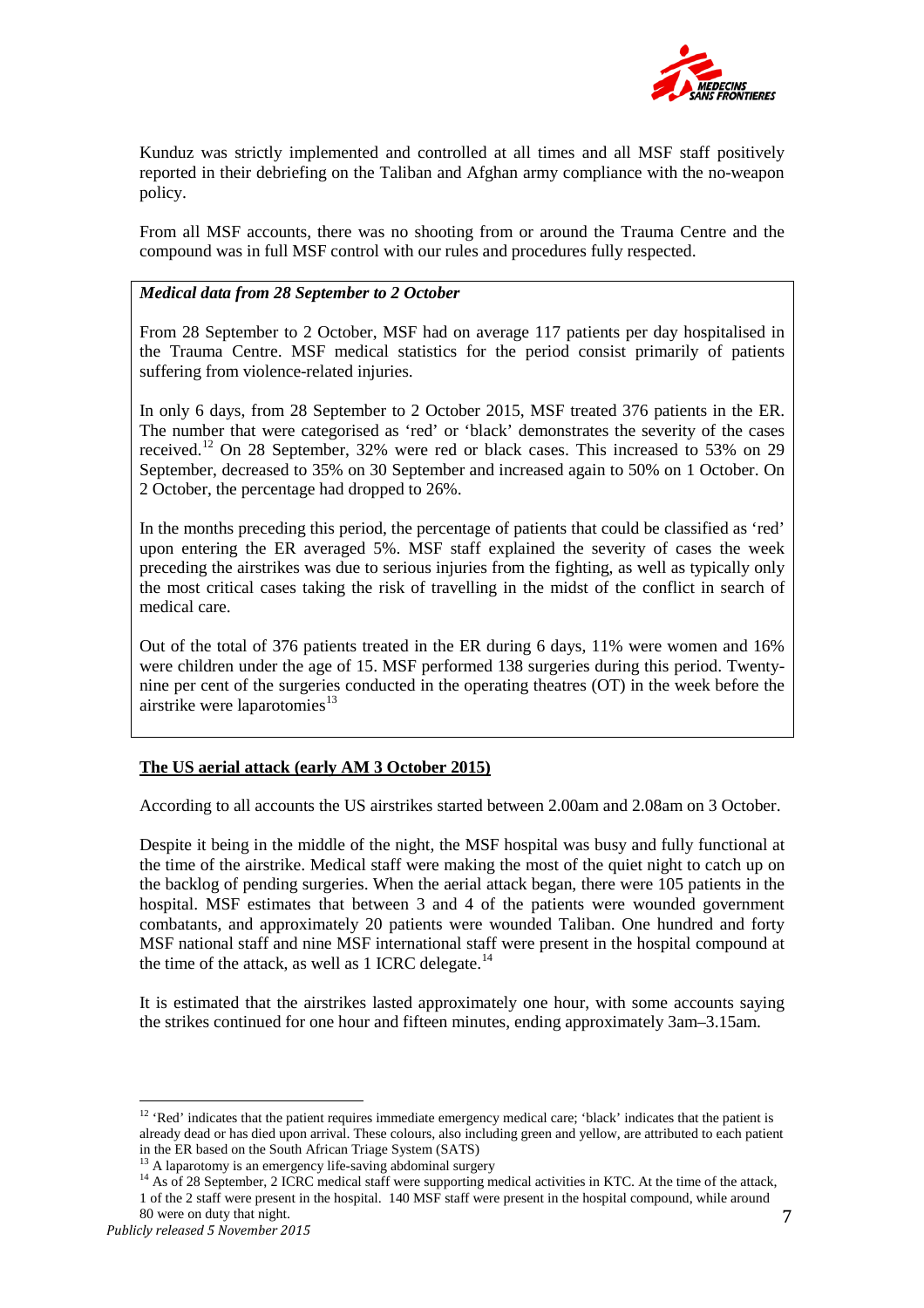

*Summary phone log of contacts MSF made during the US airstrikes[15](#page-8-0)* MSF made multiple calls and SMS contacts in an attempt to stop the airstrikes: - **At 2.19am**, a call was made from MSF representative in Kabul to Resolute Support in Afghanistan informing them that the hospital had been hit in an airstrike - **At 2.20am**, a call was made from MSF representative in Kabul to ICRC informing them that the hospital had been hit in an airstrike - **At 2.32am** a call was made from MSF Kabul to OCHA Civil Military (CivMil) liaison in Afghanistan to inform of the ongoing strikes - At **2.32am** a call was made by MSF in New York to US Department of Defense contact in Washington informing of the airstrikes - At **2.45am** an SMS was received from OCHA CivMil in Afghanistan to MSF in Kabul confirming that the information had been passed through "several channels" - At **2.47am**, an SMS was sent from MSF in Kabul to Resolute Support in Afghanistan informing that one staff was confirmed dead and many were unaccounted for - At **2.50am** MSF in Kabul informed Afghan Ministry of Interior at Kabul level of the airstrikes. Afghan Ministry of Interior replied that he would contact ground forces - At **2.52am** a reply was received by MSF in Kabul from Resolute Support stating "I'm sorry to hear that, I still do not know what happened" - At **2.56am** an SMS was sent from MSF in Kabul to Resolute Support insisting that the airstrikes stop and informing that we suspected heavy casualties - At **2.59am** an SMS reply was received by MSF in Kabul from Resolute Support saying "I'll do my best, praying for you all" - At **3.04am** an SMS was sent to Resolute Support from MSF in Kabul that the hospital was on fire - At **3.07am** an SMS was sent from MSF in Kabul to OCHA CivMil that the hospital was on fire - At **3.09am** an SMS was received by MSF in Kabul from OCHA CivMil asking if the incoming had stopped - At **3.10am** and again at **3.14am**, follow up calls were made from MSF New York to the US Department of Defense contact in Washington regarding the ongoing airstrikes - At **3.13am** an SMS was sent from MSF in Kabul to OCHA CivMil saying that incoming had stopped - At **3.15am** an SMS was received from CivMil OCHA stating that information had been passed to Resolute Support in the North and CJOC in Kabul as well as ANA in Kabul and the North - At **3.18am** an SMS was sent from MSF in New York to US Department of Defence contact in Washington that one staff was confirmed dead and many were unaccounted for

A series of multiple, precise and sustained airstrikes targeted the main hospital building, leaving the rest of the buildings in the MSF compound comparatively untouched. This specific building of the hospital correlates exactly with the GPS coordinates provided to the parties to the conflict (GPS coordinates were taken directly in front of the main hospital building that was hit in the airstrikes).

<span id="page-8-0"></span>*Publicly released 5 November 2015* <sup>15</sup> All times are local time in Afghanistan (GMT+4:30)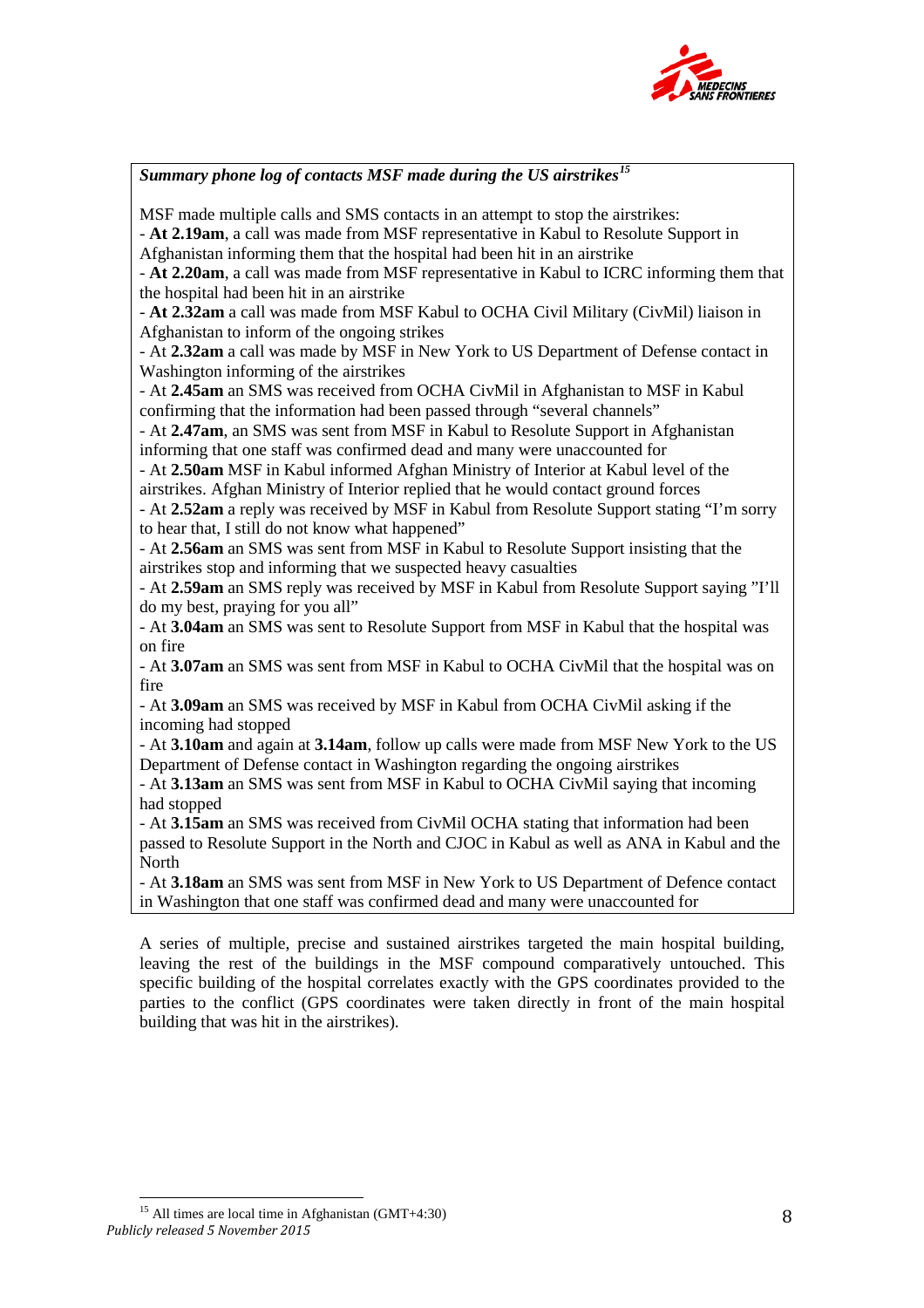



When the first airstrikes hit the main hospital building, two of the three operating theatres were in use. Three international and twenty-three national MSF staff were caring for patients or performing surgeries in this same main building. There were eight patients in the ICU and six patients in the area of the operating theatres.

Those who survived the US airstrikes were direct witnesses of the attack from the different locations inside the MSF compound.

MSF staff recall that the first room to be hit was the ICU, where MSF staff were caring for a number of immobile patients, some of whom were on ventilators. Two children were in the ICU. MSF staff were attending to these critical patients in the ICU at the time of the attack and were directly killed in the first airstrikes or in the fire that subsequently engulfed the building. Immobile patients in the ICU burned in their beds.

After hitting the ICU, the airstrikes then continued from the east to west end of the main hospital building. The ICU, archive, laboratory, ER, x-ray, outpatient department, mental health and physiotherapy departments as well as the operating theatres were all destroyed in this wave after wave of strikes.

After the first strike, MSF medical teams working in the operating theatres ran out of the OT and sought shelter in the sterilisation room. The two patients on the operating table in the OTs were killed in the airstrikes.

The MSF international staff members sleeping in the administrative building were woken up by the sound of the first explosions. An MSF nurse arrived at the administrative building covered from head to toe in debris and blood with his left arm hanging from a small piece of tissue after having suffered a traumatic amputation in the blast. The MSF nurse was bleeding from his left eye and oropharynx. Immediate treatment was provided in an attempt to stabilise the nurse by the medical team in the administrative building.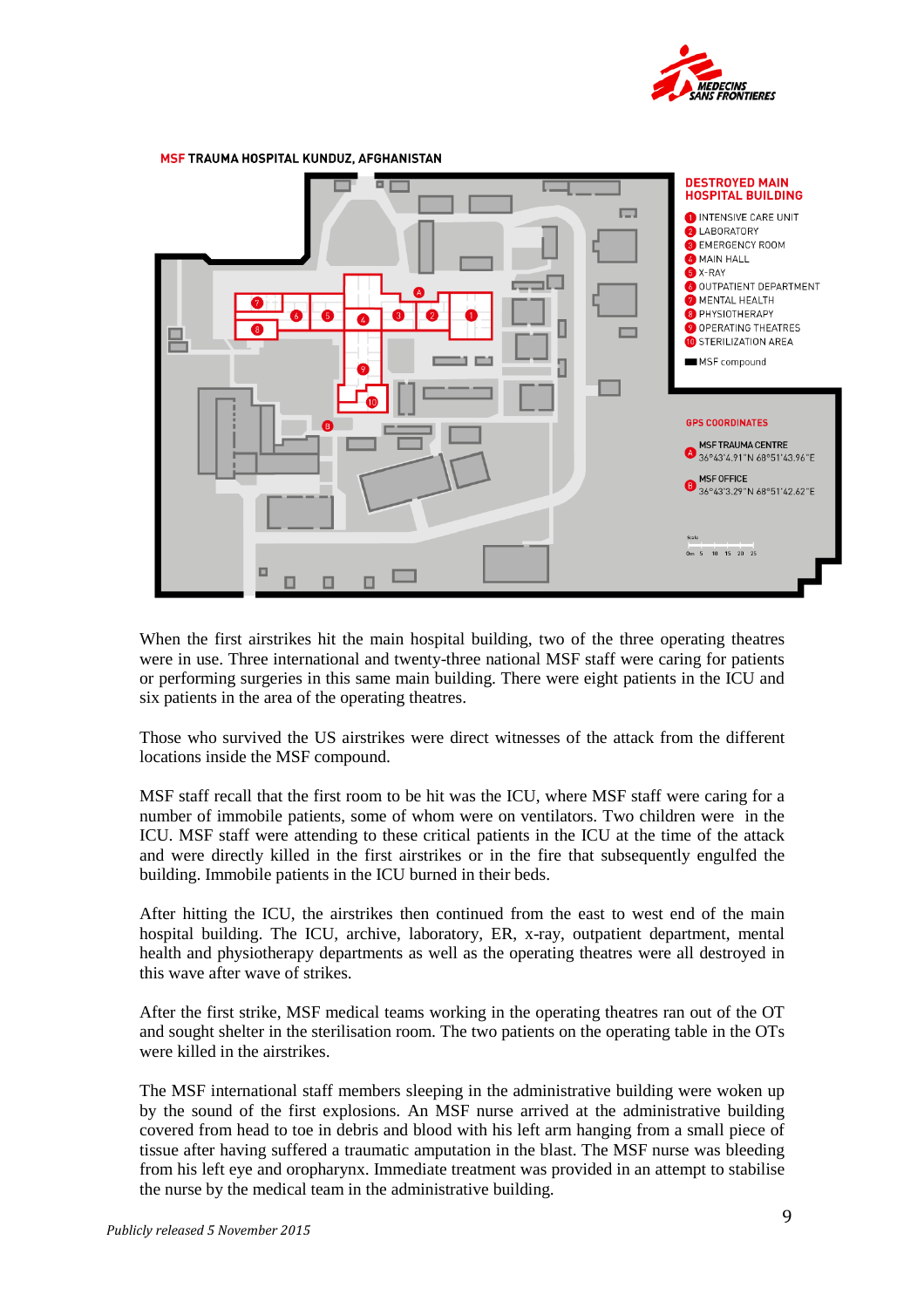

The airstrikes continued with many staff referring to a propeller plane, which could be heard throughout. This sound is consistent with the reported AC-130 circling the MSF hospital. Many of those interviewed describe massive explosions, sufficient to shake the ground. These bigger explosions were most frequently described as coming in concentrated volleys. MSF staff also described shooting coming from the plane.

Many staff describe seeing people being shot, most likely from the plane, as people tried to flee the main hospital building that was being hit with each airstrike. Some accounts mention shooting that appears to follow the movement of people on the run. MSF doctors and other medical staff were shot while running to reach safety in a different part of the compound.

One MSF staff member described a patient in a wheelchair attempting to escape from the inpatient department when he was killed by shrapnel from a blast. An MSF doctor suffered a traumatic amputation to the leg in one of the blasts. He was later operated on by the MSF team on a make-shift operating table on an office desk where he died. Other MSF staff describe seeing people running while on fire and then falling unconscious on the ground. One MSF staff was decapitated by shrapnel in the airstrikes.

Though it is clear from the staff debriefings and photos that the main hospital building was the principal target of the attack, other locations within the MSF compound were also struck, including in the southern area of the hospital compound where two unarmed MSF guards were found dead as a result of shrapnel wounds.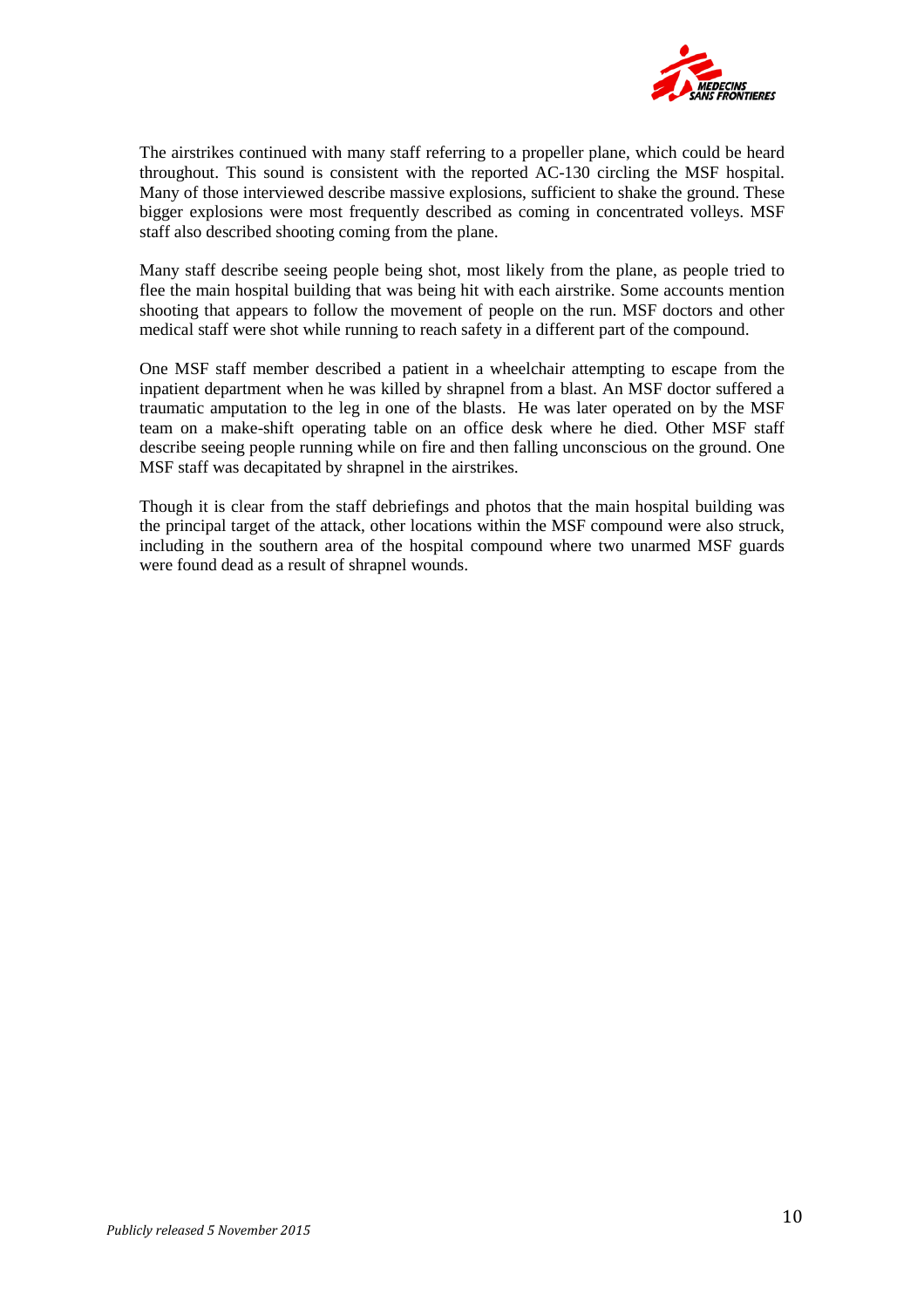

# MSF TRAUMA HOSPITAL KUNDUZ, AFGHANISTAN

**MSF TRAUMA CENTRE** 36°43'4.91"N 68°51'43.96"E

**MSF OFFICE** 36°43'3.29"N 68°51'42.62"E

## **BEFORE**

21 June 2015



**AFTER** 

8 October 2015



Although the main building was principally targeted, as can be seen in the satellite image, within this main building there were some rooms that were left largely untouched in the airstrikes. This includes the eastern part of the OT wing, notably the sterilisation room in which most of the team from the OTs had sought shelter immediately after the first strike.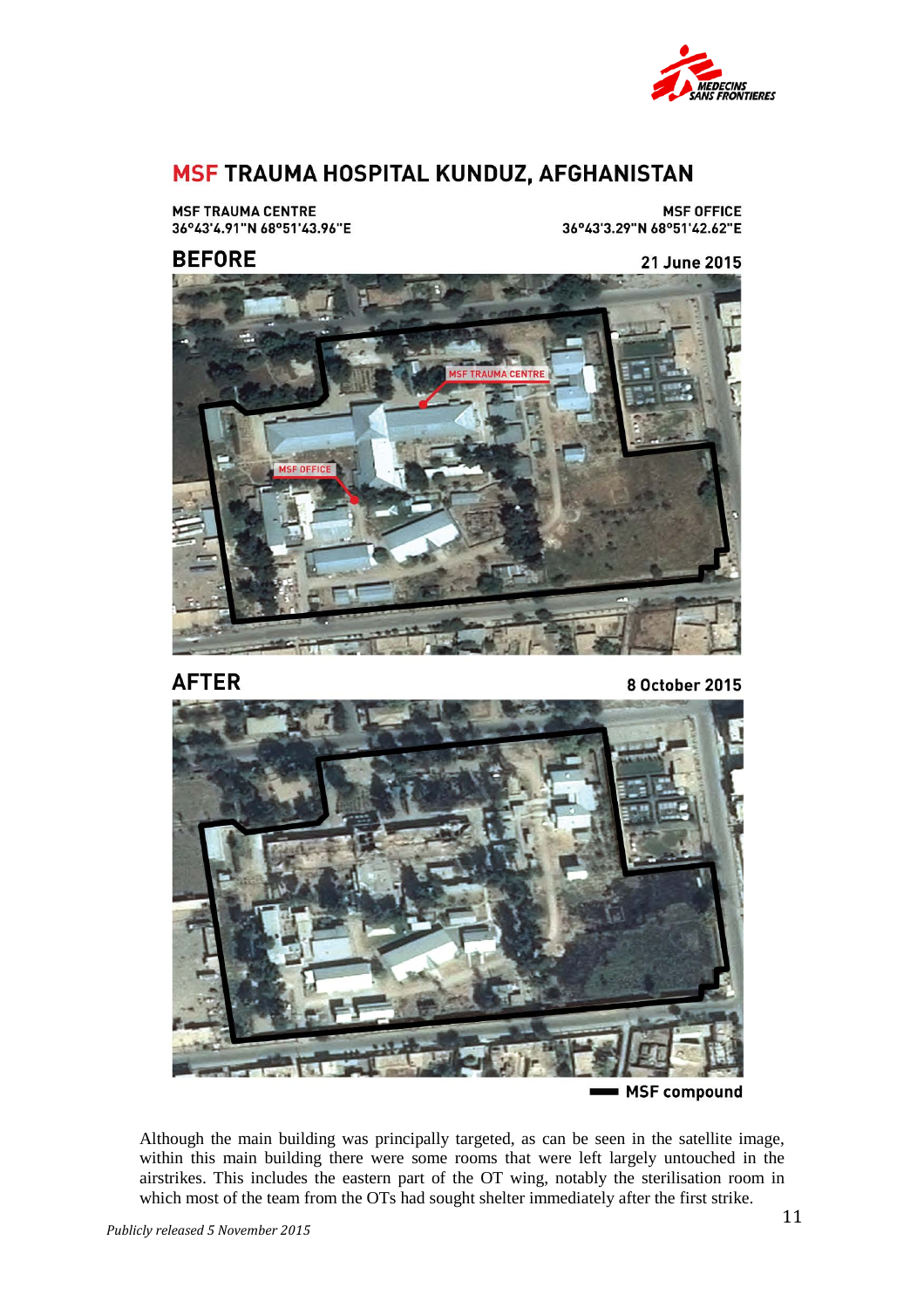

Not a single MSF staff member reported the presence of armed combatants or fighting in or from the hospital compound prior to or during the airstrikes.

The US airstrikes stopped between approximately 3am and 3.13am.

The total number of dead from the attack is known to be at least 30, including: 10 known patients, 13 known staff, and 7 more bodies that were burnt beyond recognition and are still under the process of being identified (these bodies have been duly buried). One MSF staff member and two patients who are still missing and presumed dead may be among the unrecognisable bodies, but ongoing forensic examinations have not yet been concluded. Included in these unrecognisable bodies could be caretakers that were accompanying patients. These may not be the final numbers - additional human remains may also be found in the rubble of the hospital.

## **After the US airstrikes (3 October)[16](#page-12-0)**

When the airstrikes ended the MSF staff reported a chaotic scene of wounded arriving at the administrative building with people in shock, vomiting and screaming.

From 3am to 4am many of the MSF staff remained in the areas of the hospital compound where they had sought shelter. Other staff members were moving around the compound looking for missing colleagues, notably the medical staff from the ICU, the OTs and the ER.

Immediately after the airstrikes, some of the MSF medical team began life-saving medical interventions on the wounded. MSF staff collected what medical material they could and converted one of the administrative rooms into a make-shift emergency room, performing surgery on an office desk and a kitchen table. The medical team quickly tried to organise the patients and to triage the critical from the non-critical patients. Patients in a critical condition included MSF staff with traumatic amputation of the leg, open chest injury, and ruptured abdominal blood vessel, amongst other injuries. MSF medical staff attempted to stop the severe bleeding of some patients, treated shock due to hypovolaemia, inserted chest drains, and provided treatment for pain management. At least two MSF staff died while being operated on in the administrative building.

The MSF coordinator contacted ambulances from the Ministry of Public Health (MoPH) provincial hospital in Kunduz city to collect the wounded.

The MoPH ambulance arrived at the Trauma Centre at approximately 5.45am. Several staff reported that at the same time as the arrival of the ambulance, some Afghan Special Forces entered the MSF hospital while others remained at the main gate.

The MoPH ambulance and MSF ambulance conducted two rounds of transferring patients to the MoPH hospital. At the moment of transferring patients, the atmosphere was chaotic as there were a large number of patients to be transferred and Afghan Special Forces had just arrived at the hospital amidst ongoing clashes in the area outside of the hospital compound. Some Afghan Special Forces started to search for Taliban patients in the MoPH and MSF ambulance on leaving the hospital. At approximately 6am, an ambulance was caught in the crossfire while exiting the main gate of the Trauma Centre. Bullet impacts are visible on the car.

<span id="page-12-0"></span><sup>&</sup>lt;sup>16</sup> From within the hospital it was not possible for the team to have determined that the airstrikes were conducted by the US. However, this has been subsequently admitted by the US government and military representatives in public.